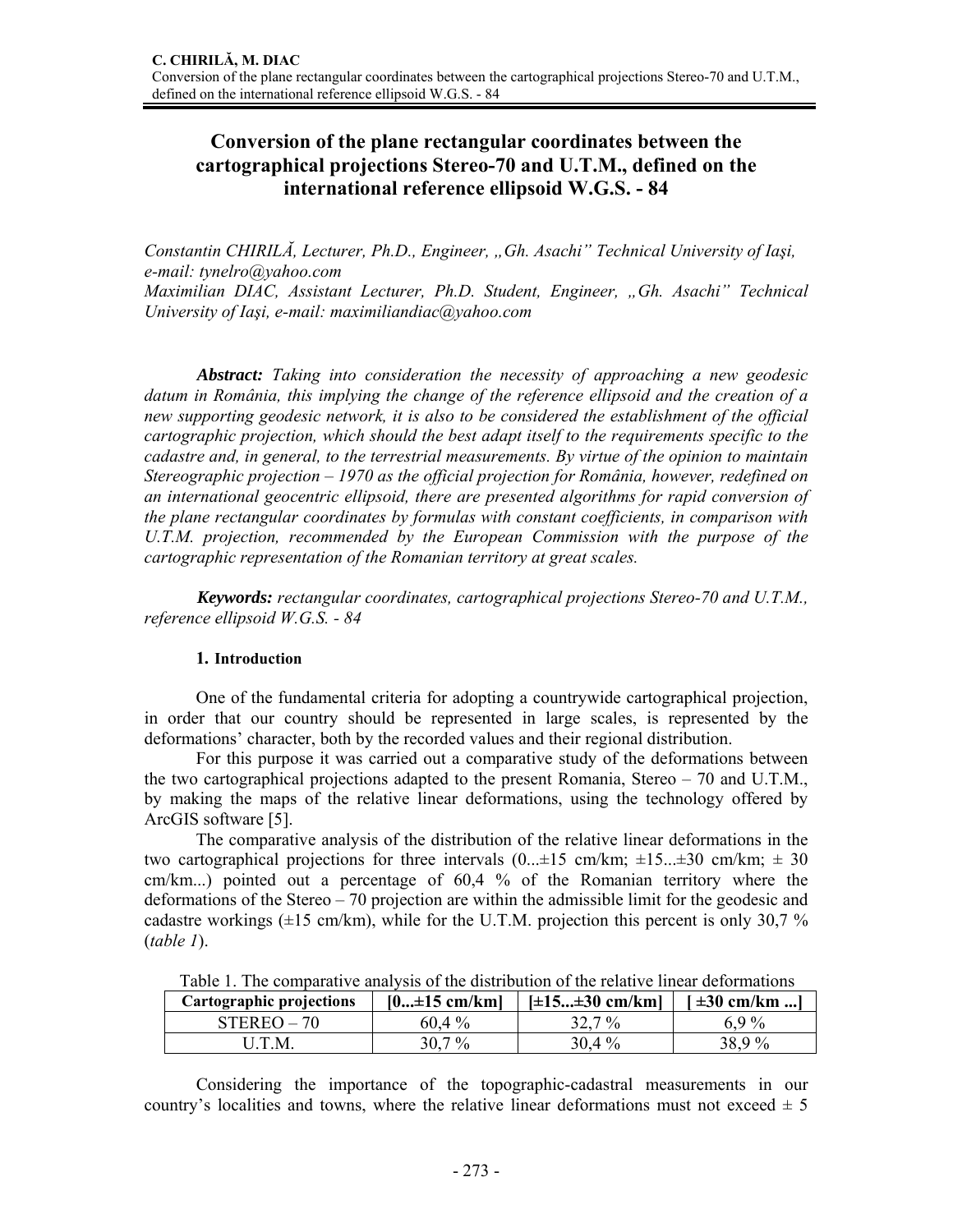cm/km, we extracted their values for 91 localities, both for the Stereo – 70 and U.T.M. projections. By comparing the obtained data, we calculated (for the whole localities) a value of 71,4 % favorable cases for the Stereo – 70 projection in regard to only 28,6 % for the U.T.M. projection. On basis of these values of the relative linear deformations in the two presented cartographic projections we were also able to render evident the statistic repartition percents, on the values' intervals of the deformations, adapted to the urban requirements (table 2).

| Cartographic projections | $[0 \pm 5$ cm/km] | $[\pm 5 \pm 15$ cm/km] | $[\pm 15$ cm/km ] |
|--------------------------|-------------------|------------------------|-------------------|
| $STEREO-70$              | 16.5 %            | 42.9 $\%$              | $39.6\%$          |
| U.T.M.                   | $99\%$            | $19.8\%$               | 70.3 %            |

Table 2. The statistic repartition percents adapted to the urban requirements

The percentage ratio for the first two values' intervals, with an important significance for the urban cadastre and topological-geodesic measurements, is 62,5 % to 37,5 % (interval  $0... \pm 5$ ) cm/km), respectively 68,4% to 31,6 % (interval  $\pm$ 5... $\pm$ 15 cm/km), in favor of the official Stereo – 70 projection.



Fig. 1. Comparative map of the relative linear deformations between Stereo - 70 and U.T.M. projections, drawn up on basis of the differences in absolute value

As a result of the complex analysis with the help of G.I.S technology and of the deformations appeared in the Stereo – 70 and U.T.M. cartographic projections, both on the entire territory of Romania and the main localities of our country, we can conclude that the Stereo – 70 projection is superior from the point of view of the deformations' character. Taking also into consideration one of the major disadvantages of the U.T.M. projection, that is representation of our country's territory in different coordinate systems, the idea of the continuity in using the Stereographic – 1970 projection as the official projection for Romania,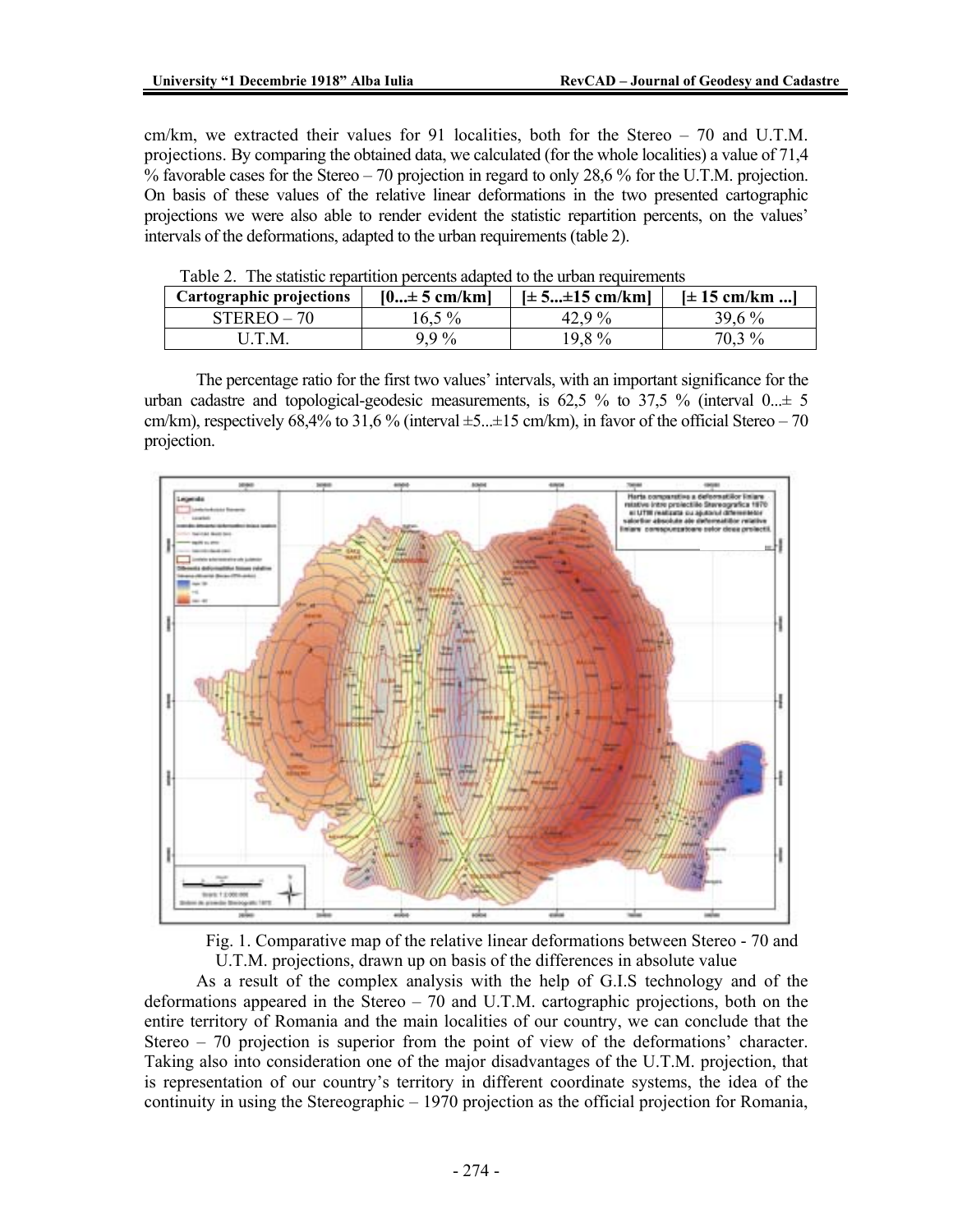but redefined on an international geocentric ellipsoid specific to the satellite measurements (WGS – 84 or GRS – 80) should remain in use.

**2. Conversion of the plane rectangular coordinates between the cartographical projections Stereo-70 and U.T.M., by means of the constant coefficients' method** 

On basis of the conversion algorithms elaborated for Gauss and Stereographic – 1970 projections [3; 4], both of them being defined by the Krasovski – 1940 reference ellipsoid, there were also calculated the constant coefficients of direct conversion of the plane rectangular coordinates, without the help of the ellipsoidal geographical coordinates, for the two cartographical projections defined on the international WGS-84 reference ellipsoid.

Conversion of the coordinates between the two systems of cartographical projections is simple owing to the fact that the projections are defined on the same reference ellipsoid. UTM projection is based on the equations of the map into Gauss projection, defined on WGS-84 reference ellipsoid, and Stereo – 70 / WGS-84 projection, can be a solution for the future as we previously showed, once a new ellipsoid is adopted as reference for the satellitary measurements.

- $\triangleright$  Converting plane rectangular coordinates from the Stereo-70 / WGS-84 into the UTM projection, by means of the constant coefficients' method
- $\div$  We consider the Stereo 70 / WGS-84 plane rectangular coordinates (Xsec,Ysec) of a point, which shall be passed into the tangent plane of the projection (Xtg,Ytg), by canceling translation of the axes system of coordinates ( $X_0 = 500$  km;  $Y_0 = 500$  km) and multiplication with the coefficient of returning to scale  $(C=1,000 250 063)$ :

$$
Xtg = C'(Xsec-X_0); Ytg = C'(Ysec-Y_0)
$$
 (1)

 $\hat{\mathbf{v}}$  The working operative terms shall be reduced to smaller values, by multiplying the coordinates in the tangent plane with a  $10^{-5}$  factor, according to the model of the reversed conversion in the Stereo – 70 projection:

$$
X = Xtg 10^{-5}; Y = Ytg 10^{-5}
$$
 (2)

İ

$$
^{(2)}
$$

 Gauss / WGS-84 plane rectangular coordinates shall be obtained by applying certain 5-degree polynomial equations, considered as being optimal from the point of view of ensuring an appropriate precision in developing calculus formulas, by 20 constant coefficients:

 $X_{\text{Gauss/WGS-84}} = A_0 + A_1X + A_2Y +$  $+ A_3 X^2 + A_4 XY + A_5 Y^2 +$  $+ A_6 X^3 + A_7 X^2 Y + A_8 XY^2 + A_9 Y^3 +$  $+ A_{10}X^4 + A_{11}X^3Y + A_{12}X^2Y^2 + A_{13}XY^3 + A_{14}Y^4 +$ <br>  $+ A_{15}X^5 + A_{16}X^4Y + A_{17}X^3Y^2 + A_{18}X^2Y^3 + A_{19}XY^4 + A_{20}Y^5$ 

 $Y_{\text{Gauss/WGS-84}} = B_0 + B_1X + B_2Y +$  $+ B_3 X^2 + B_4 XY + B_5 Y^2 +$  $+ B_6X^3 + B_7X^2Y + B_8XY^2 + B_9Y^3 +$ +  $B_{10}X^4 + B_{11}X^3Y + B_{12}X^2Y^2 + B_{13}XY^3 + B_{14}Y^4 +$ <br>+  $B_{15}X^5 + B_{16}X^4Y + B_{17}X^3Y^2 + B_{18}X^2Y^3 + B_{19}XY^4 + B_{20}Y^5$  (3)

Where the constant coefficients  $A_0$ ,  $A_1$ ,... și  $B_0$ ,  $B_1$ ,... shall be calculated separately for the spindle 34 and 35 in the Gauss / WGS-84 projection, owing to the distinct coordinates' systems. The calculating principle has as fundament the combination between the reversed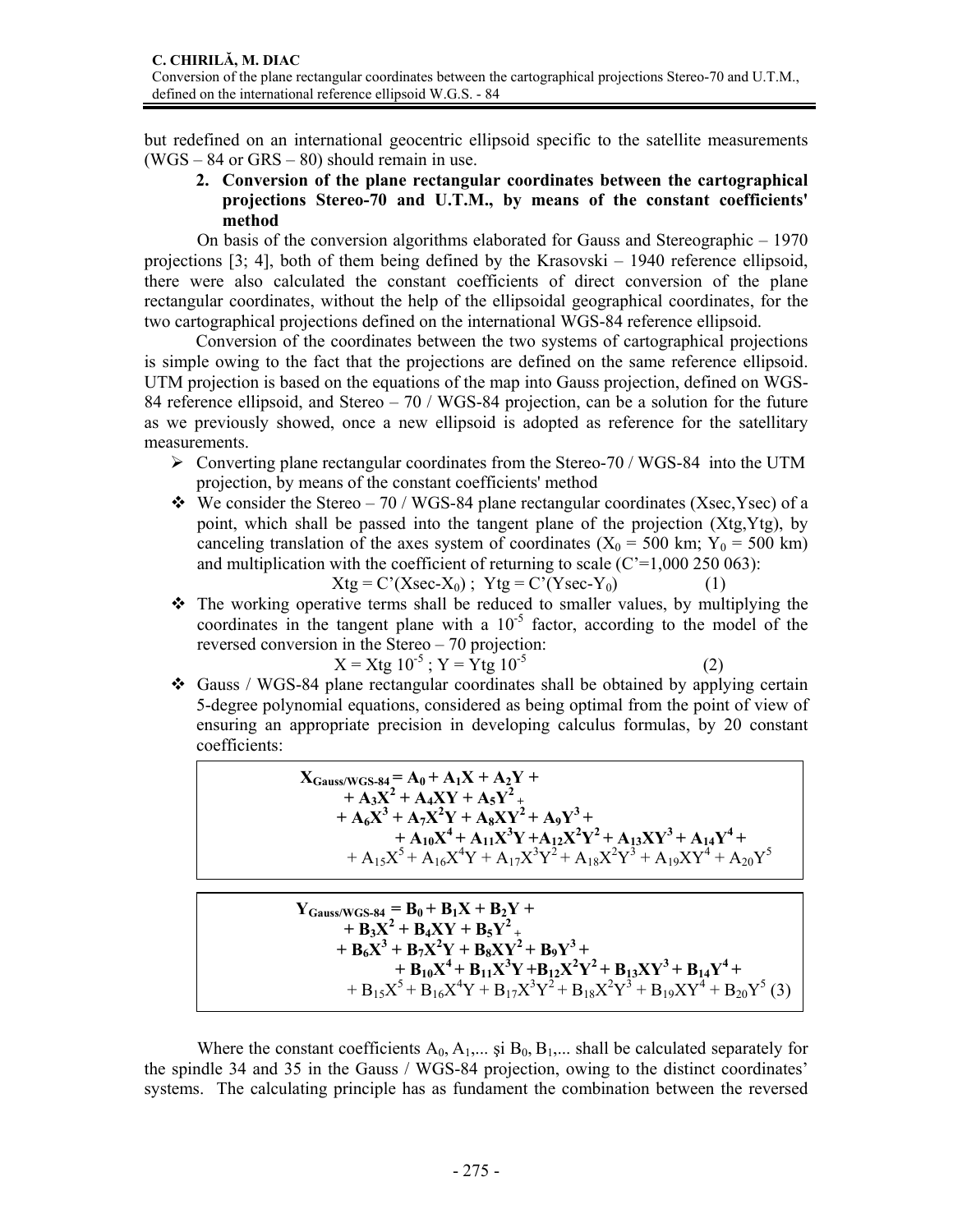conversion in the Stereo–70/WGS-84 projection and the direct conversion in Gauss / WGS-84 projection (spindle no. 34/35).

 The constant coefficients required for transformation (*table 3*) realize firstly passing the coordinates from the plane of the Stereo-70 / WGS-84 projection to the plane of the Gauss / WGS-84 one; then, they are multiplied with the scale factor  $(k_0 = 0.9996)$ , specific to the UTM projection:

N = ko XGauss/WGS-84 ; E = ko YGauss/WGS-84 + Y0 (1- ko), where Y0 = 500 km (4)

| <b>Notation of</b><br>coefficient | Spindle no. 34  | Spindle no. 35  | <b>Notation of</b><br>coefficient | Spindle no. 34  | Spindle no. 35  |
|-----------------------------------|-----------------|-----------------|-----------------------------------|-----------------|-----------------|
| $\rm A_0$                         | 5103872.2794    | 5098031.383     | $B_0$                             | 809844.6172     | 345074.4564     |
| A <sub>1</sub>                    | 99991.570883628 | 99997.950226236 | $B_1$                             | -5029.728476949 | 2511.943259802  |
| A <sub>2</sub>                    | 5029.728551310  | -2511.943262396 | B <sub>2</sub>                    | 99991.570907694 | 99997.950239040 |
| $A_3$                             | -3.839048190    | -0.959342938    | $B_3$                             | -37.940246783   | 19.020700041    |
| $A_4$                             | 75.880520708    | -38.041410912   | $B_4$                             | -7.678165281    | -1.918631365    |
| $A_5$                             | 3.839142446     | 0.959319603     | $B_5$                             | 37.940266665    | -19.020706824   |
| $A_6$                             | $-2.046110300$  | -2.047545359    | $B_6$                             | 0.313566511     | $-0.155906067$  |
| $A_7$                             | $-0.940612290$  | 0.467711919     | $B_7$                             | $-6.138435165$  | $-6.142632353$  |
| $A_8$                             | 6.138442312     | 6.142636945     | $\mathrm{B}_8$                    | $-0.940705735$  | 0.467718429     |
| A <sub>9</sub>                    | 0.313594180     | -0.155909332    | B <sub>9</sub>                    | 2.046148908     | 2.047546054     |
| $A_{10}$                          | 0.000162981     | 0.000045486     | $B_{10}$                          | 0.002311102     | $-0.001157834$  |
| $A_{11}$                          | $-0.009387844$  | 0.004648853     | $B_{11}$                          | 0.001887233     | 0.000474435     |
| $A_{12}$                          | -0.002785369    | $-0.000701483$  | $B_{12}$                          | $-0.014158883$  | 0.006982459     |
| $A_{13}$                          | 0.009439363     | $-0.004655353$  | $B_{13}$                          | $-0.001889491$  | $-0.000474864$  |
| $A_{14}$                          | 0.000478559     | 0.000120254     | $B_{14}$                          | 0.002360195     | $-0.001163969$  |
| $A_{15}$                          | 0.000059164     | 0.000059285     | $B_{15}$                          | $-0.000016649$  | 0.000008273     |
| $A_{16}$                          | $-0.000108944$  | 0.000053628     | $B_{16}$                          | 0.000405208     | 0.000386424     |
| $A_{17}$                          | $-0.000869465$  | $-0.000787626$  | $B_{12}$                          | 0.000187044     | $-0.000095796$  |
| $A_{18}$                          | $-0.000176462$  | 0.000090620     | $B_{18}$                          | $-0.000905397$  | $-0.000796359$  |
| $A_{19}$                          | 0.000452289     | 0.000398146     | $B_{19}$                          | $-0.000093187$  | 0.000048027     |
| $A_{20}$                          | 0.000019460     | $-0.000010016$  | $B_{20}$                          | 0.000091010     | 0.000080117     |

| Table 3. Conversion Stereo-70 / WGS-84 - Gauss / WGS-84 |  |
|---------------------------------------------------------|--|
|---------------------------------------------------------|--|

In the expressions of the above coefficients, there were also used the values of the constant coefficients calculated for the direct conversion into Gauss / WGS-84 projection and the reverse conversion into Stereo – 70 / WGS-84 projection [2].

- ¾ Converting plane rectangular coordinates from the UTM into the Stereo-70 / WGS-84 projection, by means of the constant coefficients' method
	- $\div$  There are to be considered the plane rectangular coordinates UTM (N, E) which, after cancelation of the translation of the axes system's origin (0,000 m; 500000,000 m) will be transcalculated into Gauss / WGS-84 projection by means of the scale coefficient  $(k_0)$ :

 $X_{\text{Gauss/WGS-84}} = N / k_o$ ;  $Y_{\text{Gauss/WGS-84}} = [E - Y_0 (1 - k_o)] / k_o$  (5)

 $\div$  Coordinates' conversion from the Gauss / WGS-84 projection into the Stereo-70 / WGS-84 projection will be made on basis of the constant coefficients, calculated according to the same algorithm elaborated for the Krasovski ellipsoid [3;4], considering that in the Gauss / WGS-84 projection the coordinates of the central point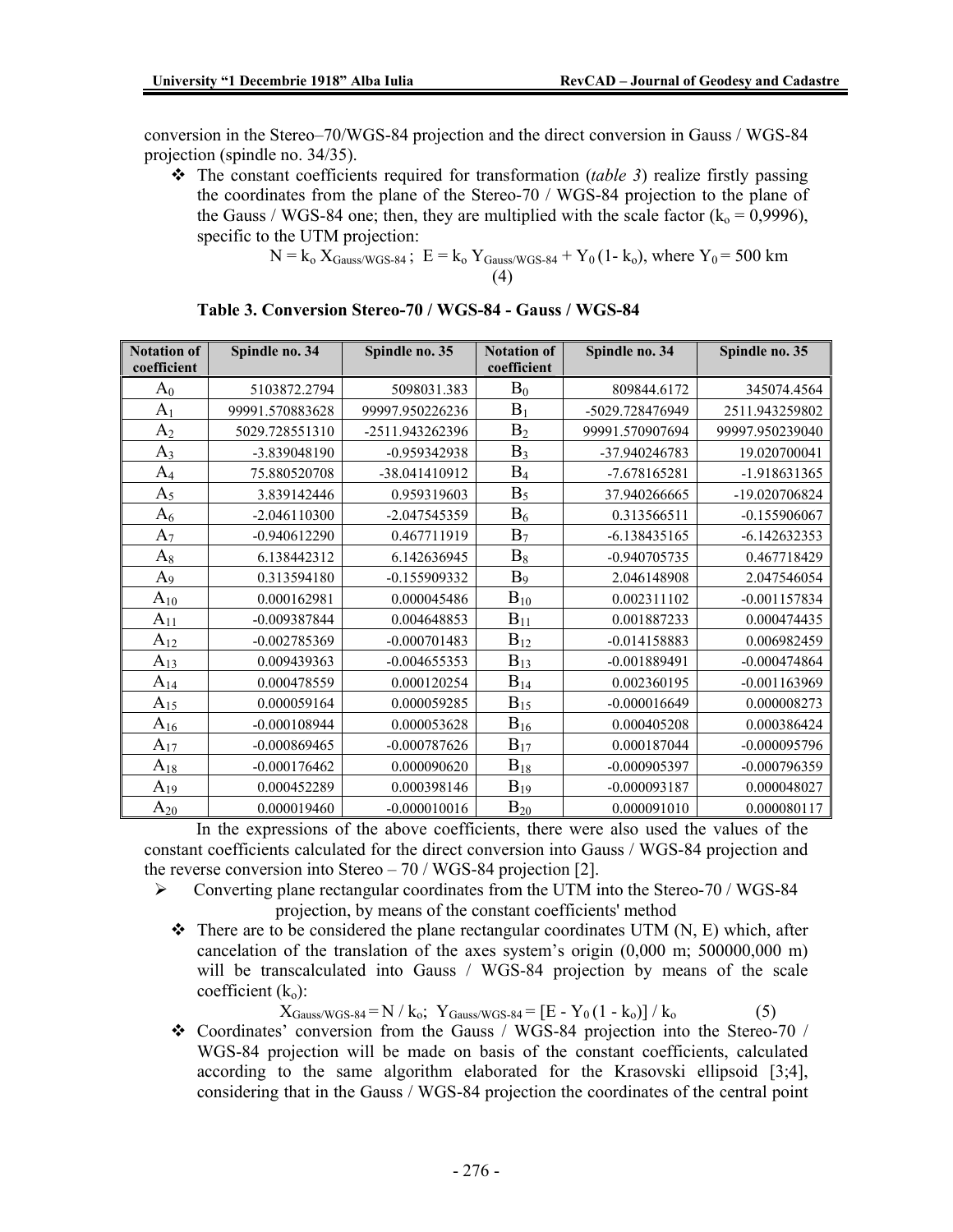of Romanian territory corresponding to the time zone of 6° longitude have the following values:

 $X_0 = 5096085,926$  m;  $Y_0 = 500000,000$  m.  $(6)$ 

 $\div$  The Gauss / WGS-84 plane rectangular coordinates  $(X, Y)$  of a point, shall reduce themselves of the coordinates of the central point of the Romanian territory corresponding to the spindle of 6° longitude and shall be expressed by operative terms (F,L), according to the model of the reversed conversion in the Gauss / WGS-84 projection system:

 $F = 10^{-5} \Delta X = 10^{-5} (X_{\text{Gauss/WGS-84}} - X_o); L = 10^{-5} \Delta Y = 10^{-5} (Y_{\text{Gauss/WGS-84}} - Y_o)$  (7)

 The Stereo-70 / WGS-84 plane rectangular coordinates in the projection's tangent plane shall be obtained by applying some 5-degree polynomial equations, established as an optimum of the development of the constant-coefficient formulas, in order to obtain an appropriate accurateness:

| $X_{tg} = C_0 + C_1F + C_2L +$<br>+ $C_3F^2$ + $C_4FL$ + $C_5L^2$ +<br>+ $C_6F^3$ + $C_7F^2L$ + $C_8FL^2$ + $C_9L^3$ +<br>+ $C_{10}F^4$ + $C_{11}F^3L$ + $C_{12}F^2L^2$ + $C_{13}FL^3$ + $C_{14}L^4$ +<br>$+C_{15}F^5+C_{16}F^4L+C_{17}F^3L^2+C_{18}F^2L^3+C_{19}FL^4+C_{20}L^5$                |     |
|-------------------------------------------------------------------------------------------------------------------------------------------------------------------------------------------------------------------------------------------------------------------------------------------------|-----|
| $Y_{1g} = D_0 + D_1F + D_2L +$<br>+ $D_3F^2$ + $D_4FL$ + $D_5L^2$ +<br>+ $D_6F^3 + D_7F^2L + D_8FL^2 + D_9L^3 +$<br>+ $D_{10}F^4$ + $D_{11}F^3L$ + $D_{12}F^2L^2$ + $D_{13}FL^3$ + $D_{14}L^4$ +<br>+ $D_{15}F^5$ + $D_{16}F^4L$ + $D_{17}F^3L^2$ + $D_{18}F^2L^3$ + $D_{19}FL^4$ + $D_{20}L^5$ | (8) |

Where the constant coefficients  $C_0, C_1, \ldots, S_i$  D<sub>0</sub>, D<sub>1</sub>,... shall be calculated separately for the spindle number 34 and 35 in the Gauss / WGS-84 projection, owing to the distinct coordinates systems, using the same determination principle as in the Stereo-70  $\rightarrow$  Gauss conversion.

The resulted constant coefficients (*table 4*) are based on the coefficients calculated for the reverse conversion in the Gauss / WGS-84 projection and for the direct conversion in the Stereo-70 / WGS-84 projection.

| <b>Notation of</b> | Spindle no. 34  | Spindle no. 35  | <b>Notation of</b> | Spindle no. 34  | Spindle no. 35   |
|--------------------|-----------------|-----------------|--------------------|-----------------|------------------|
| coefficient        |                 |                 | coefficient        |                 |                  |
| $\mathrm{C}_0$     | 7781.7639       | 1945.1702       | $D_0$              | -309783.8278    | 154917.9321      |
| $C_1$              | 99932.802745810 | 99983.216874241 | $D_1$              | 5023.802851611  | -2511.2026324507 |
| C <sub>2</sub>     | -5023.803734602 | 2511.202660307  | $D_2$              | 99932.802756989 | 99983.2168854255 |
| $C_3$              | $-1.446466820$  | $-0.361618814$  | $D_3$              | 18.996919311    | -9.5137016275    |
| $\rm{C}_4$         | -37.993838478   | 19.027403248    | $D_4$              | -2.892933823    | $-0.7232378104$  |
| $C_5$              | 1.447179066     | 0.361663585     | $D_5$              | -18.996912081   | 9.5137013972     |
| $C_6$              | 2.042759836     | 2.046705184     | $D_6$              | 0.099825488     | $-0.0500468614$  |
| $\mathrm{C}_7$     | $-0.299476391$  | 0.150140548     | $D_7$              | 6.128267732     | 6.1401134569     |
| $C_8$              | $-6.128256303$  | $-6.140112741$  | $D_8$              | $-0.299476167$  | 0.1501405406     |
| $C_9$              | 0.099519093     | $-0.050008553$  | $D_9$              | -2.042759796    | -2.0467047294    |
| $C_{10}$           | $-0.000209655$  | $-0.000059171$  | $D_{10}$           | 0.000693967     | $-0.0003469476$  |
| $C_{11}$           | $-0.002748657$  | 0.001385068     | $D_{11}$           | $-0.000219977$  | $-0.0000549802$  |

**Table 4. Conversion Gauss / WGS-84 - Stereo-70 / WGS-84**